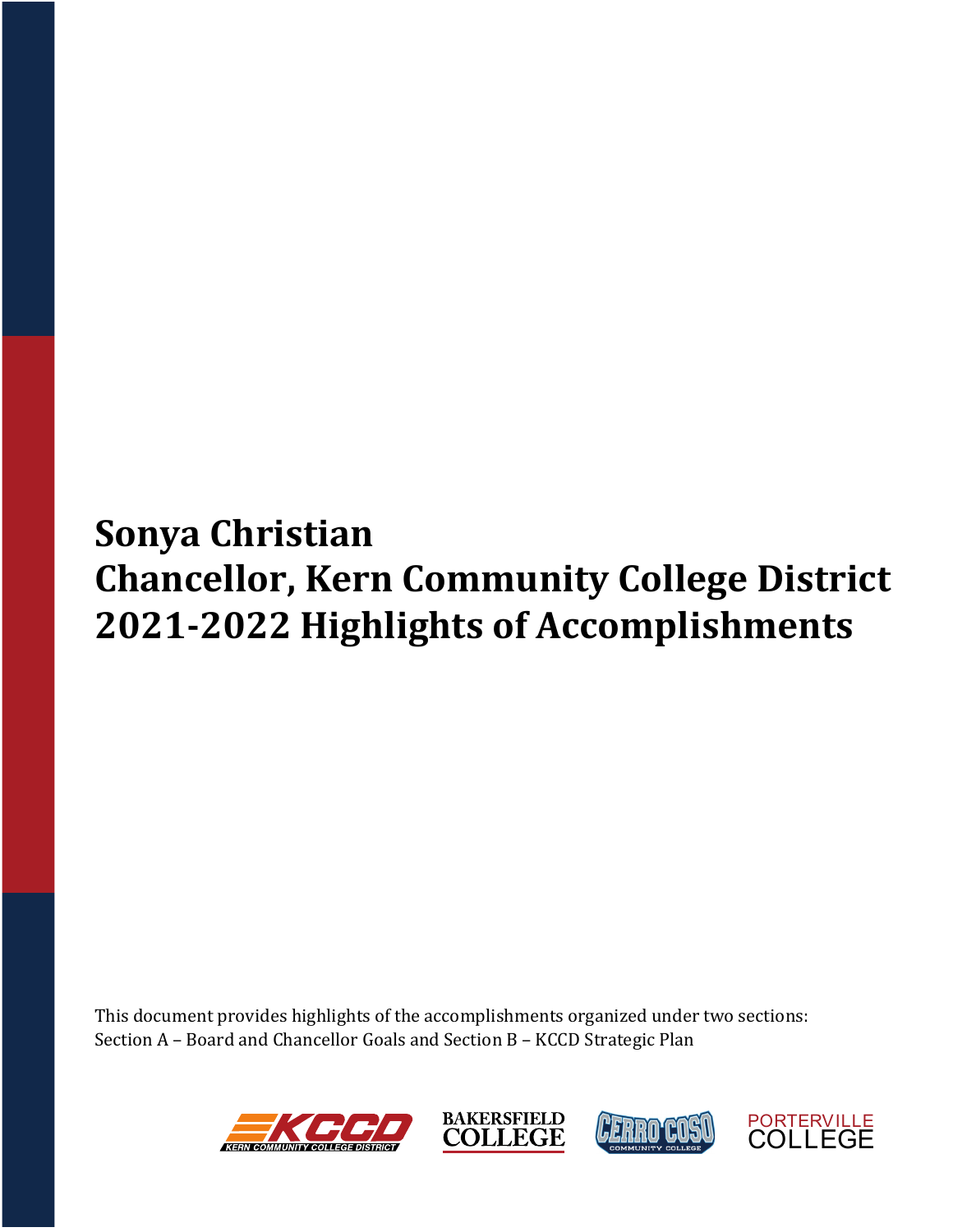# **Section A – 2021‐22 Chancellor's and Board of Trustees' Goals**

# **Advance Student Success and Equity**

This goal is the same as goal 1 in KCCD's Strategic Plan and is addressed in Section B of this document.

In addition to the regular work of promoting student success and equity, we have identified new populations of students to serve to provide them the skills and abilities to advance economic and social mobility.

Here are two examples:

Work with High Schools: Deepening special admits by moving from dual enrollment to Early College for all high school students in our service area. This helped us grow our special admits FTES by 9% this year when the state declined by 15% in the same category. For 2021-22, the regular credit rate is \$4212.26 compared to the special admit rate of \$5,906.97. This helps us generate additional revenue with our special admits.

Adult Learner Recruitment: Growing non-credit offering for adult learners and recruiting adult learners by partnering with organizations that have established access to adult learners in serving marginalized and underrepresented populations in our community. Taking education to them and meeting them where they are.

## **Resource Development**

This goal is new and was not part of the KCCD Strategic Plan.

There are three areas of focus for the Resource Development goal. The first is to pursue grants to support our mission. The second is to leverage the college foundations to increase programmatic resources by pursuing philanthropic opportunities. The third is to re-think the way we utilize our facilities in the post-pandemic era.

#### **Grants**

This last year, we increased our focus districtwide to bring in resources through grant opportunities primarily through state and federal agencies. The state of California has had a windfall of onetime revenue, which has resulted in expanded funding opportunities becoming available for community colleges. By repurposing the work assignment of two individuals at the District Office, working collaboratively with teams from the colleges, we have been able to bring in significant grant dollars to the district.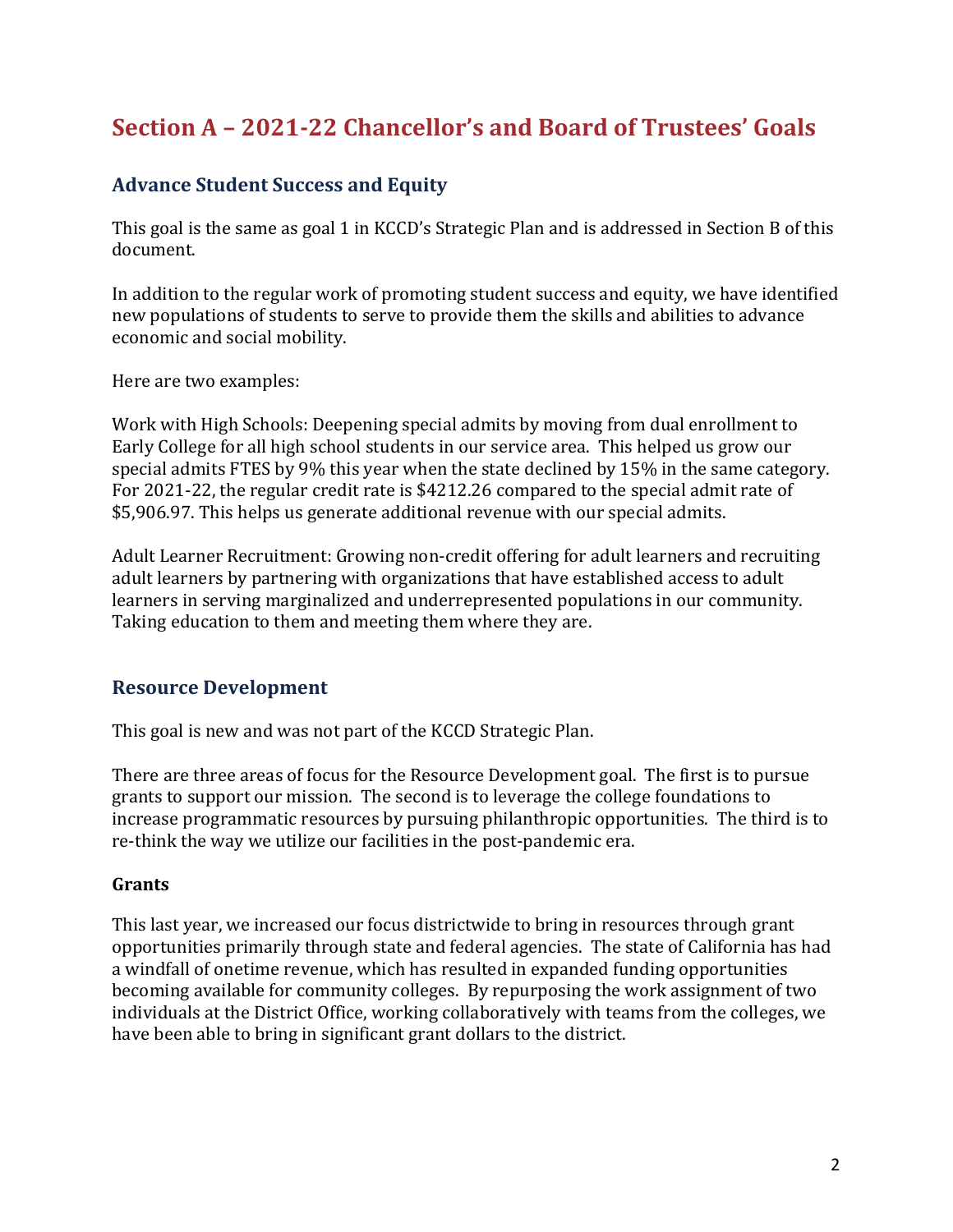| FY 2021-2022 Grants Awarded                                     |                 |
|-----------------------------------------------------------------|-----------------|
| <b>Grant Name</b>                                               | <b>Awarded</b>  |
| EV Ready Communities \$2.5 M                                    | \$500,000       |
| US HHS Public Health IT \$10M                                   | \$1,063,045     |
| <b>CCCCO Regional Collaboration &amp; Coordinator</b>           | \$50,137,206    |
| CEC Ideal ZEV Workforce Development Pilot                       | \$490,237       |
| CA School Finance - Student Housing Planning Grant              | \$3,120,000     |
| CA School Finance - Student Housing Planning Grant              | \$3,120,000     |
| Alfred Harrell Foundation - Tesla EV Purchase                   | \$56,399        |
| City of Bakersfield US DOE Communities LEAP Microgrid / Clean A | \$500,000       |
| County of Kern US DOE Communities LEAP Carbon Capture & Storage | \$500,000       |
| <b>CCCCO Rising Scholars</b>                                    | \$300,000       |
| <b>CCCCO Rising Scholars</b>                                    | \$300,000       |
| <b>ACHA American College Health Association</b>                 | \$3,000         |
| California CCs BOG MESA Grant                                   | \$263,280       |
| CA Dept Public Health - CalVax Grant                            | \$55,000        |
| <b>CCCCO - NOVA</b>                                             | \$106,270       |
| <b>College Futures Foundation</b>                               | \$207,000       |
| CSU CA Academic Partnership Program                             | \$80,000        |
| Iowa State University NSF Grant                                 | \$130,000       |
| <b>CWDB HRTP</b>                                                | \$1,999,725     |
| <b>CCC Finish Line Scholars Program Grant</b>                   | \$150,000       |
| Step Up to STEM                                                 | \$5,000,000     |
| Workability                                                     | \$577,284       |
| <b>TOTAL</b>                                                    | \$68,658,446.00 |

#### **Philanthropy**

Facilitating an intentional partnership of the colleges with their foundations to expand the philanthropic resource development to go beyond scholarships to programmatic needs of the colleges. KCCD *Board Retreat Presentation on College and Foundation Resource Development*

Some examples of how the Bakersfield College Foundation works with Bakersfield College and KCCD toward achieving funding goal that includes private philanthropy, public/private grants, and competitive public funding opportunities.

 Teamed up on writing the Rudy Salas Proposal (\$6 million) *Bakersfield Californian article*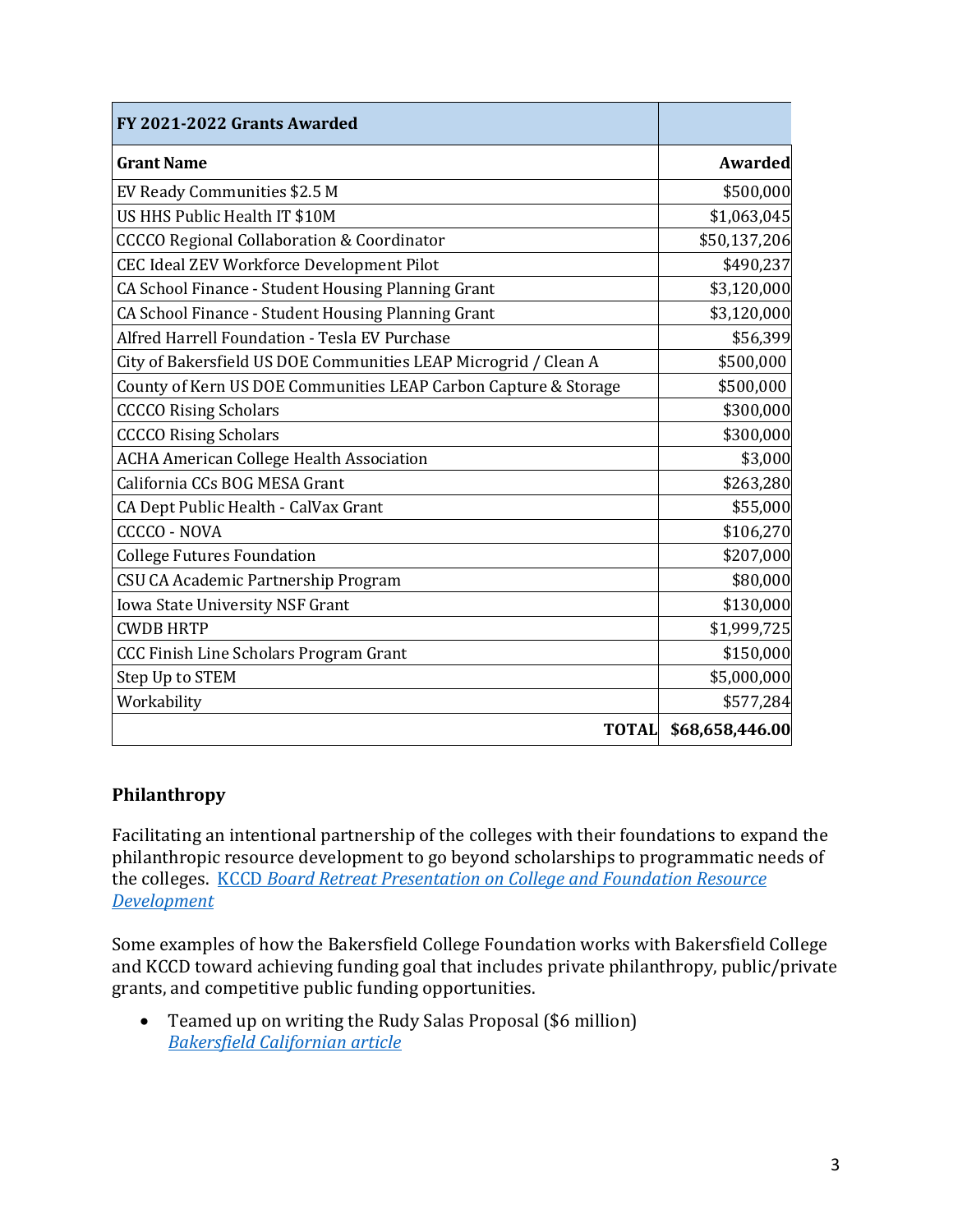- Collaboration between BC Dean and Foundation to develop the Valley Strong partnership (\$2 million toward Valley Strong Energy Institute) *Bakersfield Californian article*
- Foundation and BC Agriculture team promoting opportunities for the local ag community to support the college (\$11,000 to help renovate the ag farm)

#### **Facilities Utilization**

In 2016 when Measure J was passed, our facilities utilization was very good. We were quickly outgrowing our facilities in terms of classroom, office, and student spaces.

Since the pandemic and pivoting to online learning and remote working, we find that we have facilities - specifically, lecture classrooms that are being underutilized. The table, an excerpt from a presentation made to the Resource Development and Facilities Subcommittee, shows

| College                       | <b>Fall 2018</b><br><b>Lecture Cap</b><br><b>Load Ratio</b> | <b>Fall 2019</b><br><b>Lecture Cap</b><br><b>Load Ratio</b> | <b>Fall 2021</b><br><b>Lecture Cap</b><br><b>Load Ratio</b> |
|-------------------------------|-------------------------------------------------------------|-------------------------------------------------------------|-------------------------------------------------------------|
| <b>Bakersfield</b><br>College | 100%                                                        | 122%                                                        | 366%                                                        |
| Cerro Coso<br>College         | 273%                                                        | 324%                                                        | 1127%                                                       |
| Porterville<br>College        | 143%                                                        | 155%                                                        | 545%                                                        |

the Facilities Load Ratios for the three colleges in Fall 2018, Fall 2019, and Fall 2021. The higher the percentage, the more the facility is underutilized. 100% means it is at capacity. If the number is below 100% it is overutilized. If the number is greater than 100% it is underutilized.

This has resulted in focused work on assessing our facilities and land assets, and exploring repurposing or monetizing these assets to generate revenue to help us during downturns in the state's economy.

Here are some examples of the work we have done:

- Developing of the KCCD Board of Trustees Resource Development and Facilities Subcommittee *April 6, 2022, Subcommittee Meeting*
- Optimizing how we use our non-instructional space by contracting with a partner to develop innovative space re-purposing strategies including leveraging opportunities to generate additional revenue.

*Presentation to BOT Resource and Development Subcommittee*

 Re-imagining how we use classroom space by converting classrooms to multi-modal Hyflex classrooms and upgrading technology to allow instructors to teach students in-person and online simultaneously.

*BC Construction Contract for HyFlex classrooms*

*PC Zoom Platform and Theatre Streaming Construction Contract*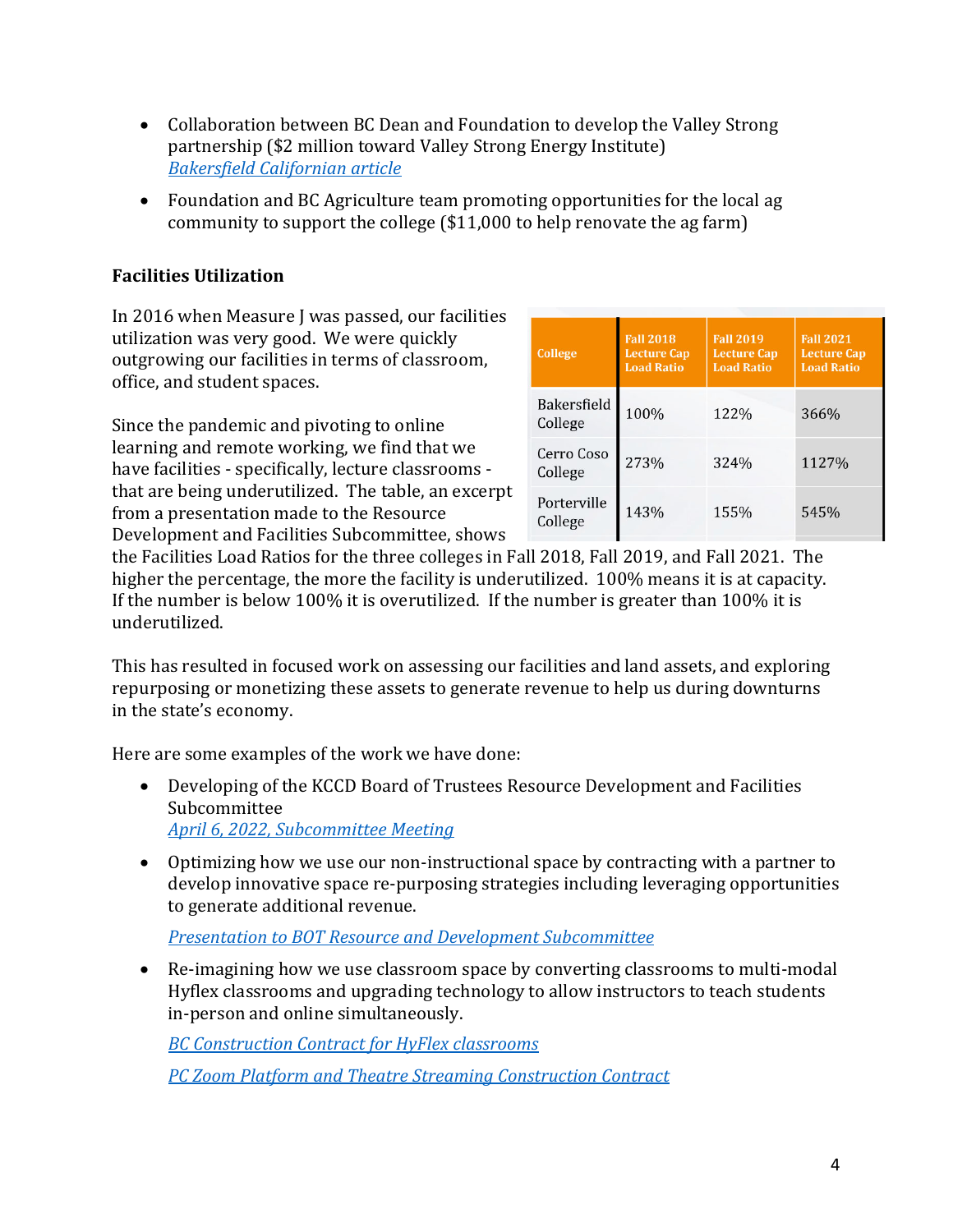Utilizing Measure J funding to upgrade our facilities and build new buildings, with the latest technology, to create improved learning spaces for growing our current and future students.

*Measure J Dashboard BC Facilities and Construction Report ‐ April 12, 2022 CC Facilities and Construction Report ‐ April 12, 2022 PC Facilities and Construction Report ‐ April 12, 2022* 

# **Develop Inter‐District Collaboration and Cooperation**

This goal is a subset of KCCD's Strategic Goal #5 – Strengthen Organizational Effectiveness

Inter-district collaboration and cooperation is being enhanced in three ways. The first is through programmatic partnerships between our colleges, utilizing shared course curriculum. The second is through #KernCCD Learns, which focuses on professional development opportunities. The third is through growing our existing employees and providing new position opportunities.

#### **Programmatic Partnerships**

The idea of programmatic partnerships is complex and needs careful consideration. To develop a culture that values programmatic partnerships, we started this year with a few pilot projects that are in various stages of implementation.

 Cerro Coso Community College and Bakersfield College shared program and course curricula to strengthen each other's Nursing programs.

The Medical Assisting Program at Cerro Coso is now being offered in the BC service area. A total of 8 sections (4 in-person and 4 online) were offered as late start classes in Spring 2022.

*CC Medical Assisting Web Site*

 BC's Industrial Automation curriculum is shared with Cerro Coso in support of efforts to offer this degree to students in the Rising Scholars program at various prison facilities.

*BC Industrial Automation Web Site*

• Porterville College Psych Tech program to expand to BC service area. This project is in the planning phase.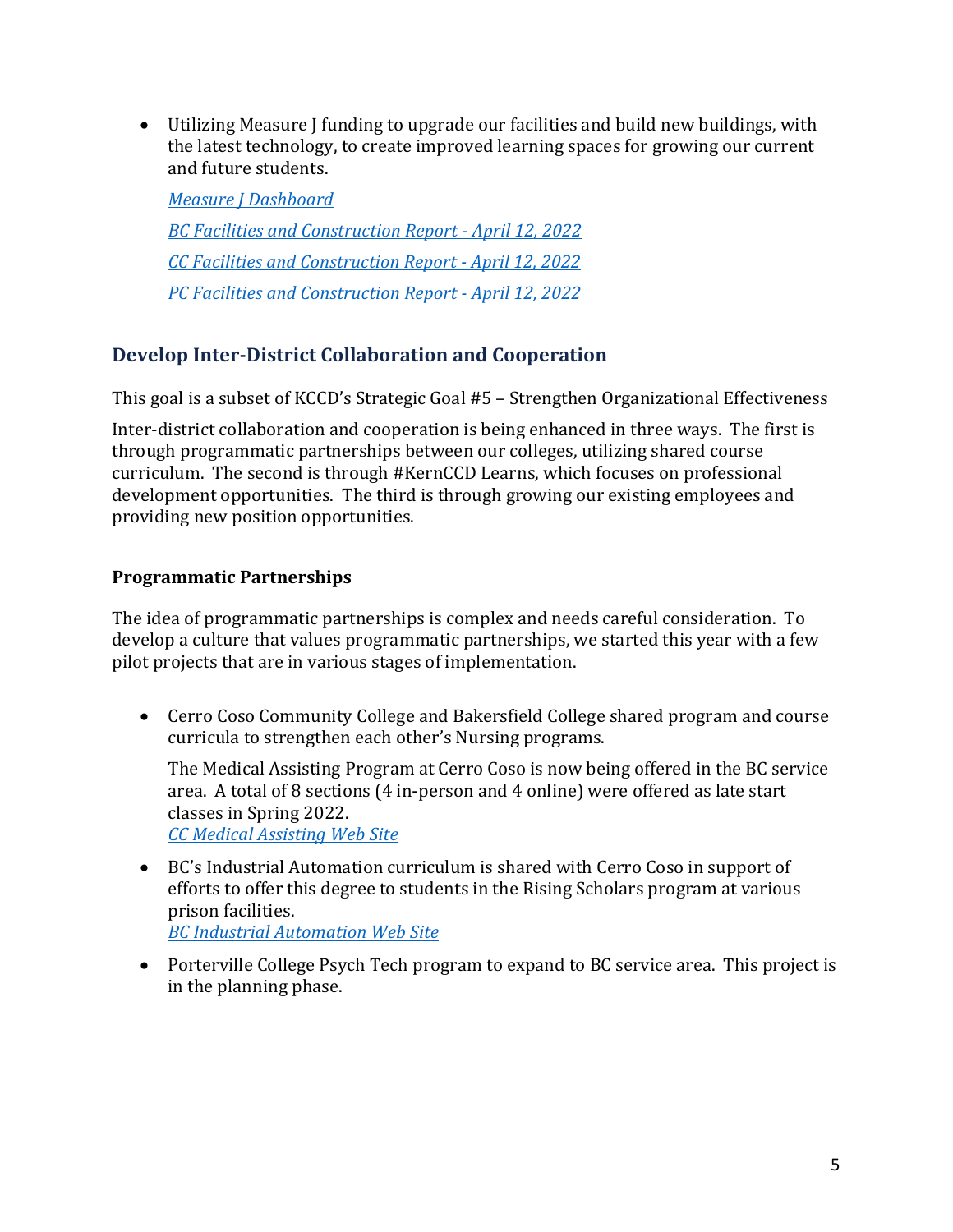#### **Growing Our Employee Leaders ‐ #KernCCD Learns**

The professional development work has been largely focused on seminar series. An intentional byproduct of this work is employees getting to know each other; this builds trust and allows us to do the deeper, more difficult work.

Here are some examples:

*"The best way to build the spirit of collaboration and partnership across Kern CCD is to get to know one another."*  – Dr. Sonya Christian, From the Chancellor's Desk – February Update (February 25, 2022)

Partnered with Porterville Academic Senate president to:

 Develop 3-part series on the Future of Teaching and Learning, sponsored by the Chancellor's Seminar Series.

*https://www.kccd.edu/chancellors‐office/chancellors‐communications/chancellors‐ seminar‐series* 

 Develop, sponsor, and promote the Teaching and Learning Experiences blog. *http://kernccdtaleblog.org*

Co-developed the Agricultural/Water/Energy Seminar Series

- *AWE Webinar I: An Introduction to Existing and Potential Opportunities in Kern County*
- *AWE Webinar II: Future Impacts of Technology and Water Resources on Farming*
- *AWE Webinar: The Future of Microgrids*
- *AWE Webinar: Zero Emission Vehicles ‐ Opportunities and Incentives*

Publishing a weekly blog featuring the three colleges. This has been well received by the employee groups. https://sonyachristianblog.com/

Joint appointment of administrative positions and faculty leadership positions. Several administrators across the district took on additional districtwide projects to help grow their leadership skills as well as deepen their understanding of districtwide issues. In addition, we selected a 7-member faculty cohort from the three colleges to participate in leadership initiatives, working with the Vice Chancellor of Ed Services and Associate Vice Chancellor of Workforce and Economic Development.

*Faculty Diversification Fellowship Program* – Focuses on preparing faculty from underrepresented groups, particularly in hard to fill disciplines like STEM, with skills for faculty positions, increasing the diversity of community college faculty, and increase retention, progression, and success rates of underrepresented minority students.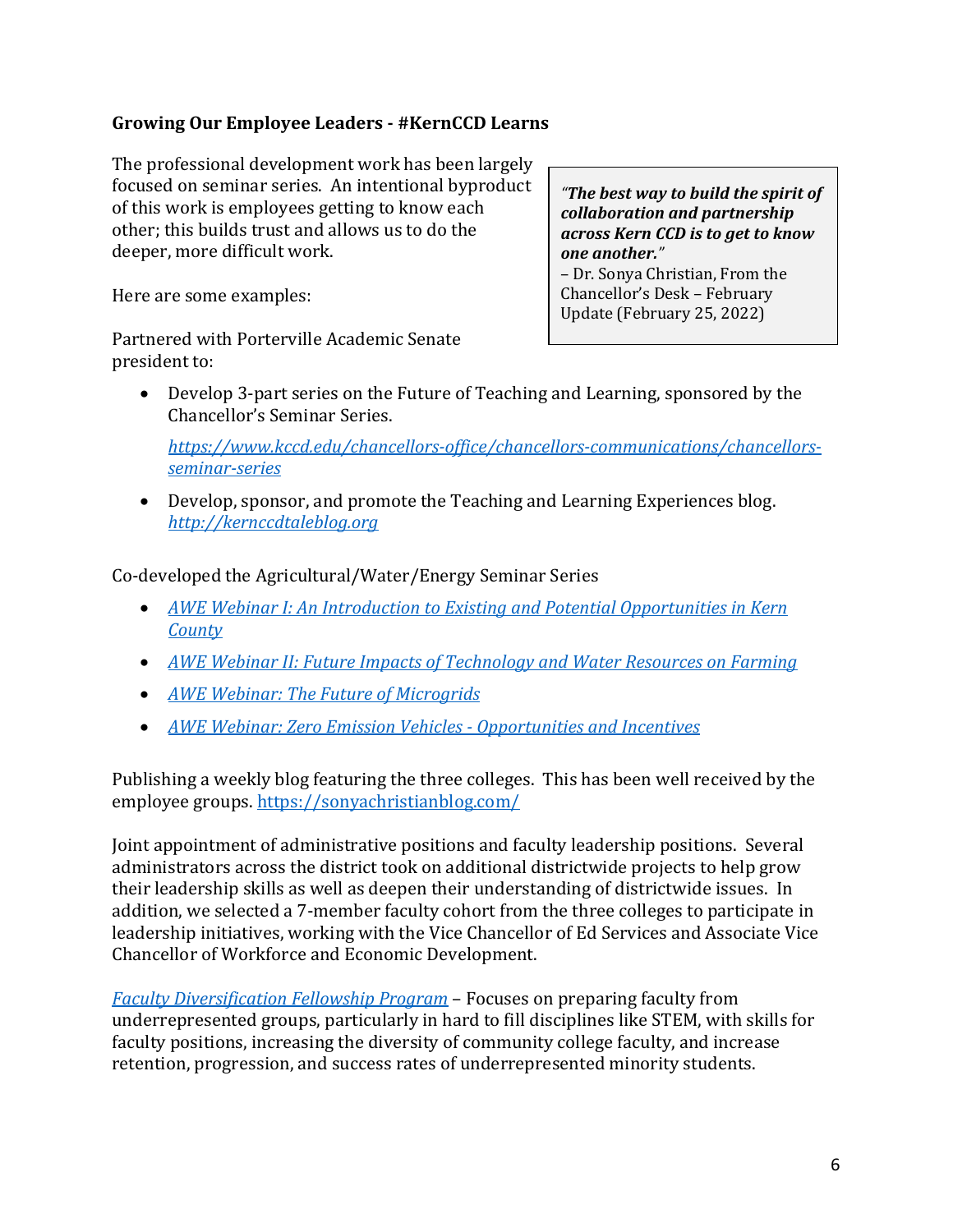# **Develop technology infrastructure to support the colleges**

This last year, we developed a focused plan on investing in technological solutions to better serve our employees and students. There are three areas of technology focus. The first is improving our enrollments through new and innovative software. A lot of the work related to enrollment expansion was being done manually, and this year, working with the three presidents, technology infrastructure development priorities were established to support the colleges. The second is improving the safety and security footprint to ensure data is kept secure and our employees are kept safe. The third is around improving our organizational efficiency and keeping our key business systems upgraded and current.

#### **Enrollment**

- Dualenroll.com Dual Enrollment Nearly done. Bakersfield College up and running with Banner integration for registration activity in January, and CC/PC planned to launch in April 2022. *IT Project Site – DualEnroll.com*
- CRM Recruit In Progress. Some juggling of the project to account for unique processes of KCCD. Looking to launch the first phase in the early Summer (May/June 2022). *IT Project Site – Ellucian CRM Recruit*

#### **Safety and Security**

- Okta New authentication system. In Progress. Some systems in production already, but most have been scheduled for conversion over the next 3 months. *IT Project Site ‐ Okta*
- NeoEd Software Human Resources software to automate recruiting, onboarding, and performance management. KCCD NeoEd Web Site
- Ready Ed Integration COVID-19 Contact Tracing App. Done. Completed just in time for the Spring 2022 registration in November. Allowed us to enforce the vaccine requirements for face-to-face courses for Spring 2022 in an automated way. *KCCD Website Campus App Information*
- TouchNet Working on the technical pieces of getting software installed. *IT Project Site ‐ TouchNet*

#### **Organizational Efficiency**

- Banner 9 SSB Registration implementation.
- Modern Campus Web Site Redesign In Progress. Going through the design process and then will be implementing that design into a new content management system. Looking toward a prospective launch of the end of the year. *IT Project Site – Modern Campus*
- Ellucian NGS Next generation of Banner In Progress. Current "target" is March 2023. *IT Project Site – Next Generation SaaS*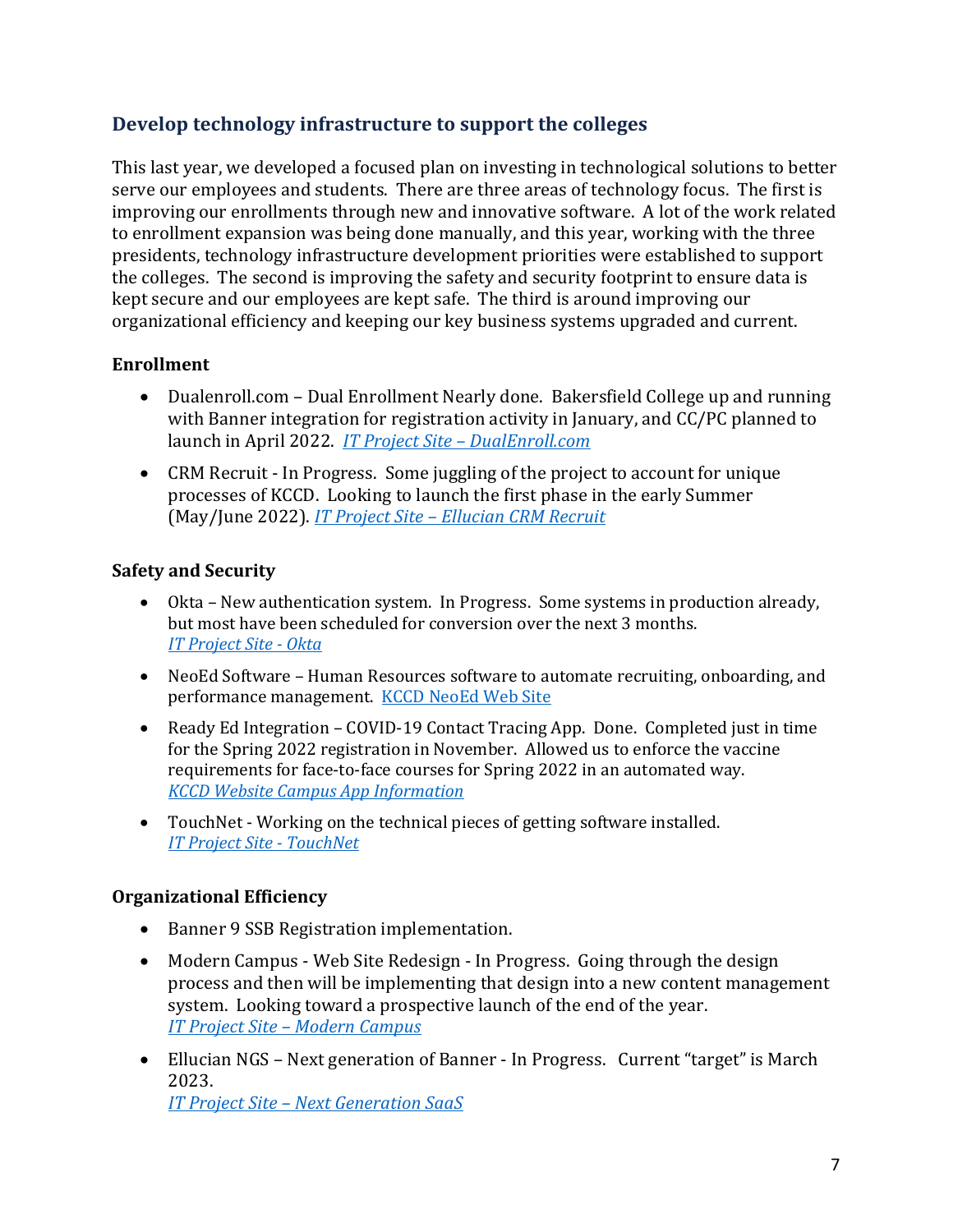# **Section B – KCCD Strategic Plan**

The current Kern Community College District Strategic Plan will sunset on June 30<sup>th</sup> of this year. Work is under way to develop a 2-year addendum to the strategic plan. In the meantime, we remain committed to advancing the work on the current goals. This addendum will be submitted to the Board for review and approval at the June 2022 Board meeting.

In the meantime, Bob Ngo has provided longitudinal data tables to track our performance. Todd Coston worked with a districtwide team to assess accomplishments related to these goals.

#### **Strategic Goal #1: Maximize Student Success**

Vision for Success goal is to increase by at least 20% the number of KCCD students annually who acquire associates degrees, credentials, certificates, or specific skill sets that prepare them for an in-demand job. KCCD and its colleges have surpassed this goal for the last four years, and have dramatically increased the number of awards conferred to students.

| <b>Bachelors, Associates, and Credit Certificates Awarded</b> |         |         |         |         |         |          |  |
|---------------------------------------------------------------|---------|---------|---------|---------|---------|----------|--|
|                                                               | 2016-17 | 2017-18 | 2018-19 | 2019-20 | 2020-21 | % Change |  |
| BC                                                            | 1,630   | 3,005   | 5,432   | 6,113   | 6,287   | 286%     |  |
| cc                                                            | 543     | 640     | 813     | 895     | 912     | 68%      |  |
| <b>PC</b>                                                     | 504     | 606     | 826     | 921     | 788     | 56%      |  |
| <b>KCCD</b>                                                   | 2,677   | 4,251   | 7,071   | 7.929   | 7,987   | 198%     |  |

Vision for Success goal is to increase by 35 percent the number of KCCD students transferring annually to a UC or CSU. KCCD and its colleges have surpassed this goal, and data indicate the number of students who transfer to a 4-year college after leaving KCCD continues to grow.

| <b>Transfer to UC or CSU</b> |         |         |         |          |  |  |
|------------------------------|---------|---------|---------|----------|--|--|
|                              | 2016-17 | 2017-18 | 2018-19 | % Change |  |  |
| <b>BC</b>                    | 923     | 1085    | 1291    | 40%      |  |  |
| cc                           | 202     | 264     | 302     | 50%      |  |  |
| <b>PC</b>                    | 169     | 187     | 248     | 47%      |  |  |
| <b>KCCD</b>                  | 1202    | 1369    | 1664    | 38%      |  |  |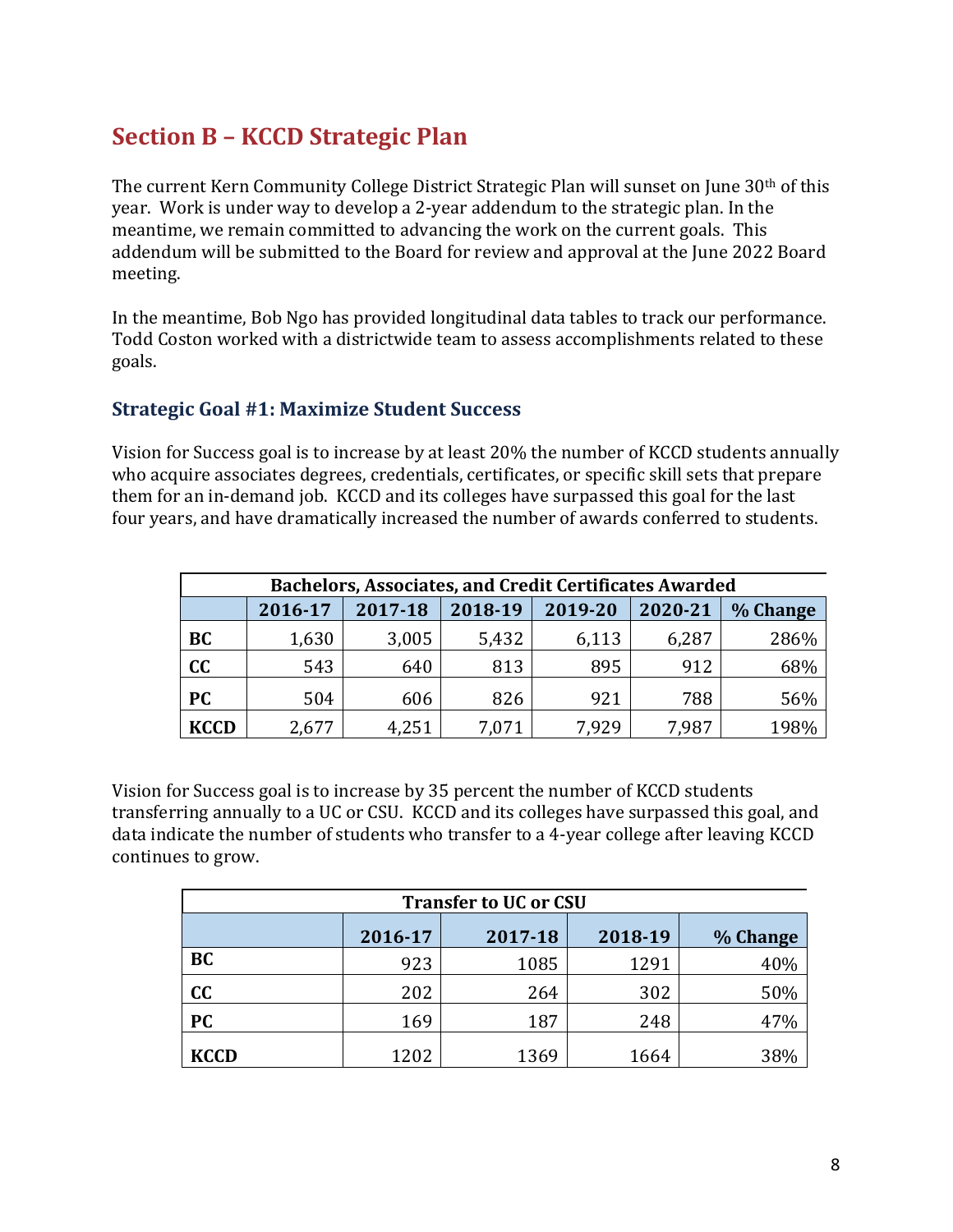Vision for Success goal is to decrease the average number of units accumulated by KCCD students earning associate degrees from approximately 92 total units to 79 total units. KCCD data shows that the average number of units that KCCD associates earners accumulate has decreased from 89 units the 2016-17 baseline year to 84 units for associates earned in 2019-20. With two more years, to reach the goal, KCCD still needs to reduce the number of units accumulated by another 5 units. This mirrors the progress that all California Community Colleges have made on this goal, with all 2019-20 associates earners at all California Community Colleges averaging 84 units accumulated at graduation.

| Avg Number of Units, All Associates Earners |    |    |    |  |  |  |  |
|---------------------------------------------|----|----|----|--|--|--|--|
| 2016-17 2017-18<br>2018-19<br>2019-20       |    |    |    |  |  |  |  |
| <b>Bakersfield College</b>                  | 91 | 89 | 87 |  |  |  |  |
| <b>Cerro Coso Community College</b>         | 78 | 81 | 80 |  |  |  |  |
| <b>Porterville College</b>                  | 90 | 86 | 86 |  |  |  |  |
| KCCD                                        | 89 | 88 | 86 |  |  |  |  |

#### **Strategic Goal #2: Ensure Student Access**

The context for approaching economic and workforce development this year has been looking at new industries that are targeting under-employed and under-represented workers to provide them with pathways for economic mobility. Some of the areas of growth are:

#### **Healthcare**

Expanding existing programs at all three colleges and developing new programs as determined by workforce needs in the area.

- Expanded the RN program at BC, and will expand the RN program at PC once program requirements for the Board of Registered Nursing (BRN) are addressed; Cerro Coso is in the process of submitting its application for an RN program to the BRN.
- Entered into partnership with Futuro Health to identify incumbent workers in the healthcare field looking to upskill. Pilot project with Cerro Coso's Medical Assisting Program, and anticipating an increase in enrollments for this program.
- Received US HHS Public Health IT grant in partnership with CSU Long Beach, UC Berkeley, and Futuro Health. The result of this grant will be the development of Public Health Information Technology, a new field of study.
- Applied for the EDA Good Jobs Grant in Healthcare focusing on building partnerships between community and industry while expanding the pipeline of high-wage jobs throughout the Southern San Joaquin Valley.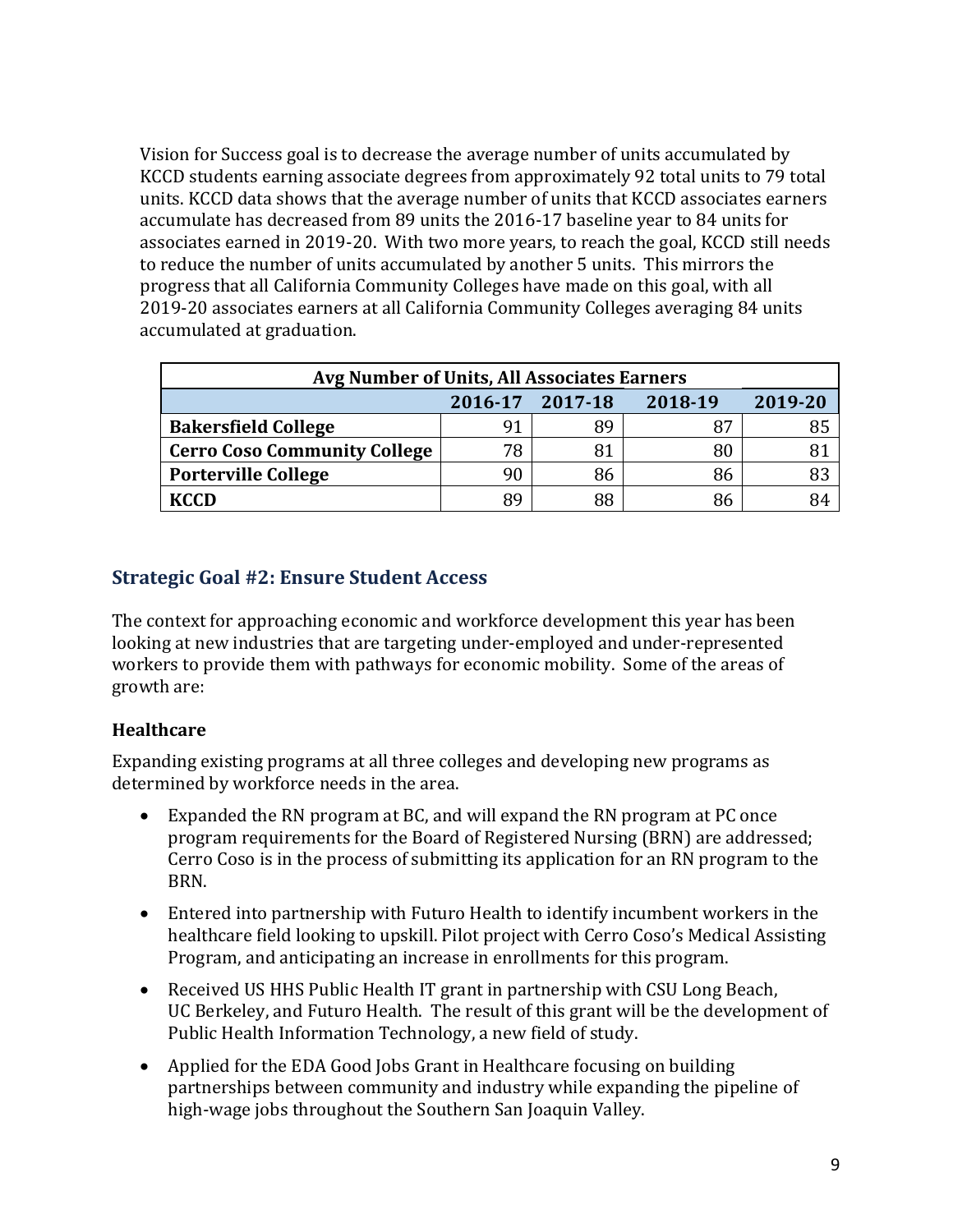- Development of the ultrasound program at BC.
- Expansion of medical assisting through an inter-district cooperative agreement between Cerro Coso and Bakersfield College. *https://www.cerrocoso.edu/programs/hcrs‐ administrative‐medical‐assisting‐certificate*

#### **Adult Learners**

KCCD has refined our model for adult learner recruitment to connect underrepresented workers to good jobs by partnering with agencies that represent these workers.

Summer 2022: Development of Non-Credit education throughout the community with Non-Credit Academies

#### **Early College/Concurrent Students**



Expanding Early College (Concurrent and Dual Enrollment) across the district. *Baseline Report: Dual Enrollment, Concurrent Enrollment & Early College in Kern Community College District*

Implementation and expansion of Dualenroll.com. *KCCD IT Projects Website*

#### **Increased Degree Opportunities/Completion**

Continued expansion and use of the Pathways Program Mapper *Program Mapper Website*

Applied for additional bachelor's degrees to meet the needs of our students and our community (AB 927). *KCCD Baccalaureate Degree Website*

# **Strategic Goal #3: Provide Workforce and Economic Development Programs that Respond to Local Industry**

This has been an area of focus for me in strengthening and expanding the scope of KCCD's influence in workforce development. This is allowing us to capture the wave of new economic development activities in the region, for example energy, with the one-time infusion of dollars from the state as well as the federal government. Here are some examples of accomplishments:

 Expanded from local focus to regional focus – Recognized as Regional Chair for the Central Valley Motherlode Regional Consortium, a workforce development coalition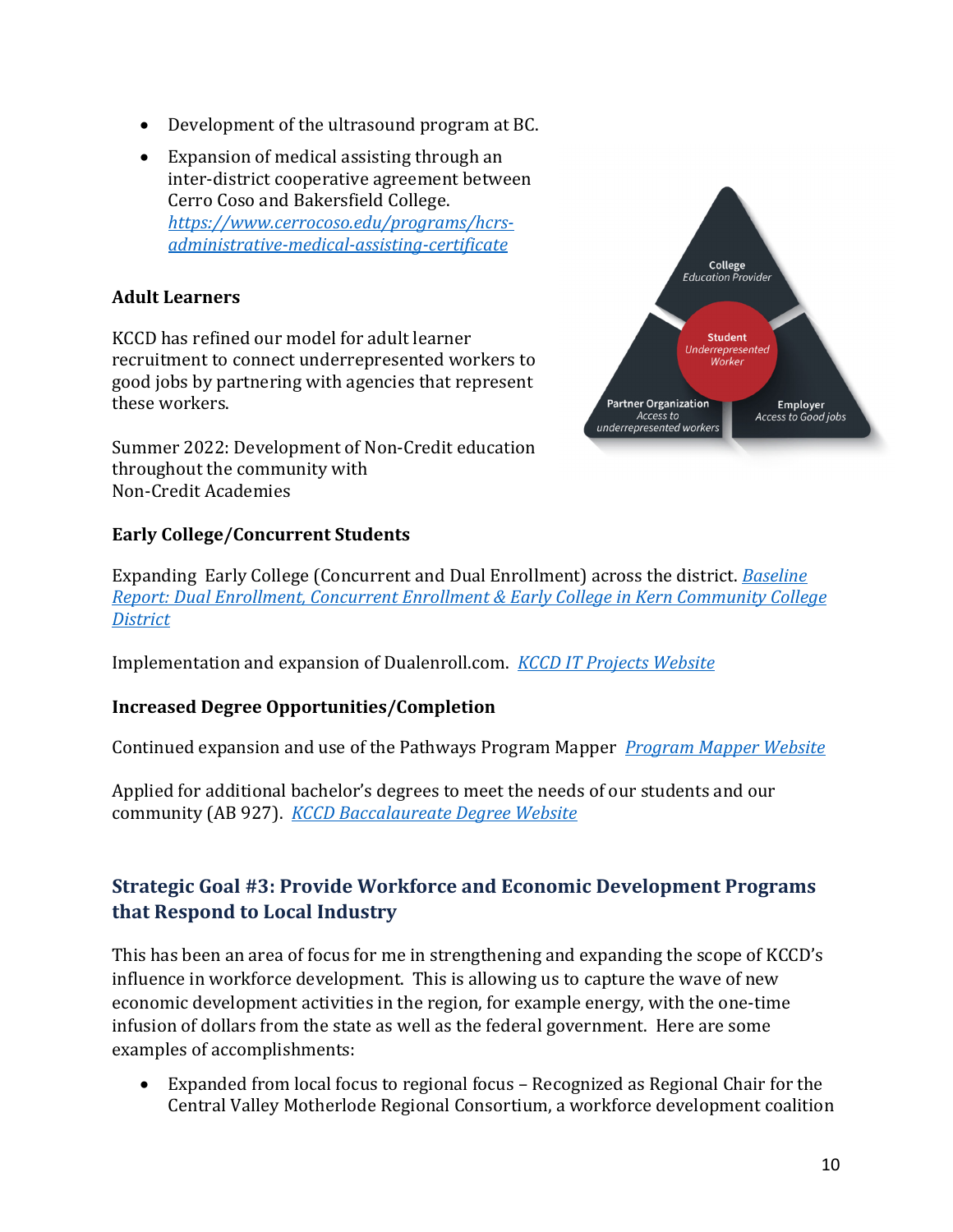between 15 community colleges in the San Joaquin Valley. *KCCD News Release about Central Valley Motherlode Regional Consortium*

- Co-hosting Good Jobs with Equity: The Future Workforce symposium with Chancellor Eloy Oakley on May 3, 2022 *Good Jobs with Equity: The Future Workforce website*
- Won significant recognition from the US Department of Energy when the county of kern and the city of Bakersfield received two of the 22 awards for technical assistance from the Department of Energy's Communities LEAP grant. *KCCD News Release announcing LEAP grant coalition*

#### **Energy**

- Entered into MOU with Lawrence Livermore National Laboratory to evaluate curriculum and training for future careers in carbon capture and sequestration *BC Announcement of Livermore Lab Foundation Partnership*
- Hosted a virtual webinar with representatives from California Resources Corporation and Lawrence Livermore to keep the district community informed on research and development of nascent carbon capture and sequestration technologies. *Valley Strong Energy Institute Homepage*
- Valley Strong Institute partnership *Bakersfield College News Release on Valley Strong Energy Institute approval*
- Worked with the County of Kern, industry leaders, and community-based organizations to receive technical assistance funding for implementing carbon capture and sequestration in the Southern San Joaquin Valley as part of the Department of Energy's Communities LEAP grant. *KCCD News Release announcing LEAP grant coalition*
- Partnering with Greater Bakersfield New Car Dealers Association to provide training opportunities for electric vehicle maintenance *Advancing BC's Automotive Technology Programs webpage highlighting partnerships*
- Awarded \$490,237 for implementing equitable training in zero-emissions technology as part of the IDEAL ZEV Workforce Pilot. *KCCD Grant Status Report, April 2022*
- Hosted a series of informational webinars on legislation and workforce development opportunities around zero-emission vehicles and microgrids as part of the Ag/Water/Energy Education Series hosted by the Valley Strong Energy Institute. *Valley Strong Energy Institute webpage*
- Partnered with Kern Council of Governments on Phase II Blueprint Implementation of the EV Ready Communities Grant with the California Energy Commission. *Kern COG webpage highlighting EV Blueprint partnership*